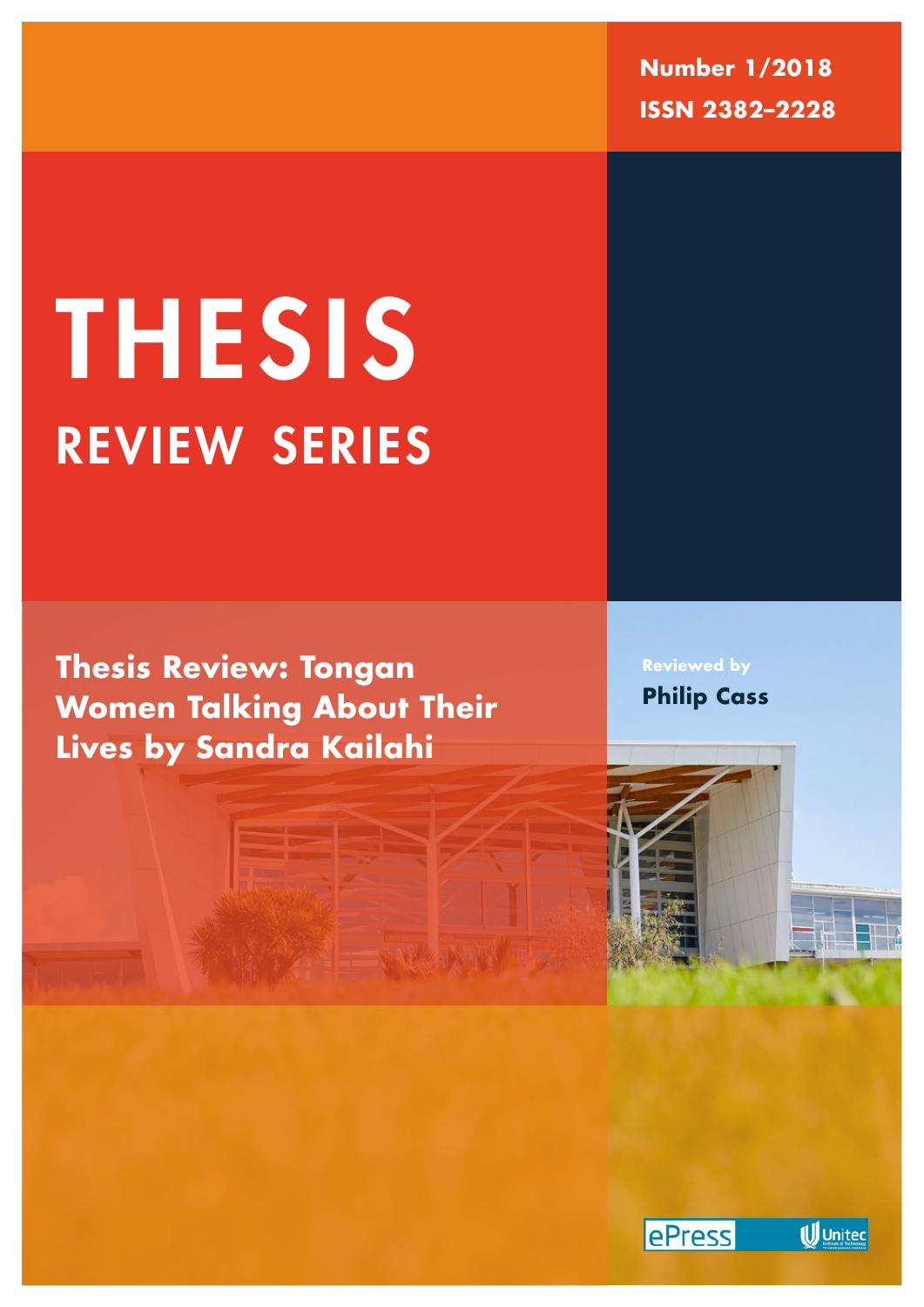### **THESIS REVIEW SERIES 1/2018**

**Thesis Review: Tongan Women Talking About Their Lives By Sandra Kailahi**



Thesis Review: Tongan Women Talking About Their Lives by Sandra Kailahi by Philip Cass, is licensed under a Creative Commons Attribution-NonCommercial 4.0 International License.

### **This publication may be cited as:**

This publication may be cited as: Cass, P. (2018). Thesis review: Tongan Women Talking About Their Lives by Sandra Kailahi. ePress Thesis Review Series (1). Auckland, New Zealand: ePress Unitec. Retrieved from http://www.unitec.ac.nz/epress/

### **About this series:**

Metro Reports present research conducted through the Unitec Research Voucher Scheme, which facilitates access by industry and community clients to Unitec research expertise. This research is conducted to client brief, similar to research consultancy. Voucher Scheme projects are published and disseminated according to a recommended, but flexible and adaptable format. In this format there is less emphasis on systematic, comprehensive research justification, elaboration and presentation of findings, but rather an emphasis on research process, narrative and outcomes. Voucher Scheme project reports are intended to be accessible to clients and other research users in ways traditional academic research may not be. All papers are blind reviewed. For more papers in this series please visit: www. unitec.ac.nz/epress/index.php/category/publications/epress-series/metro-reports/.

Cover design by Penny Thomson.

### **Contact:**

epress@unitec.ac.nz www.unitec.ac.nz/epress/ Unitec Institute of Technology Private Bag 92025, Victoria Street West Auckland 1142 New Zealand

### **ISSN 2382–2228**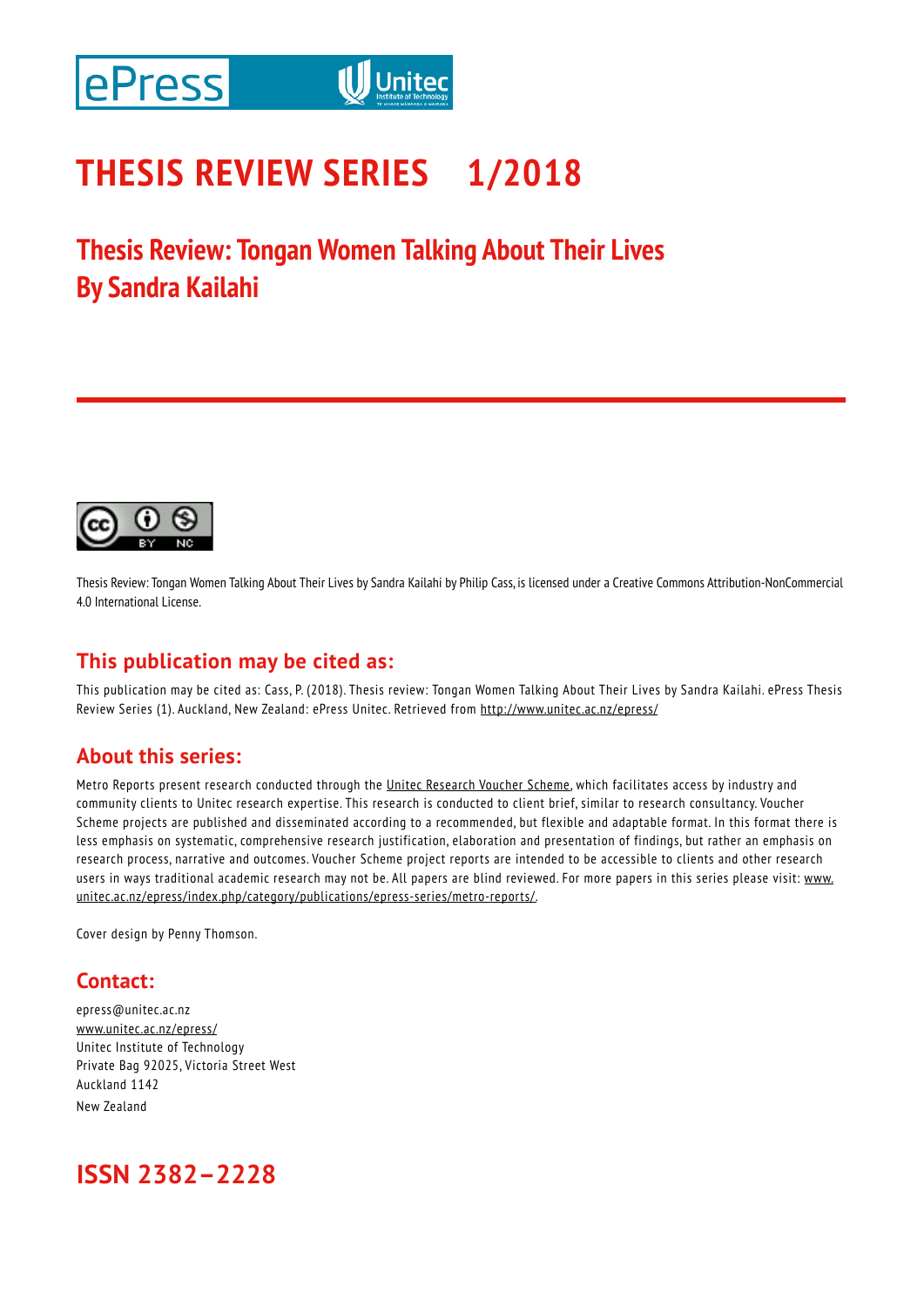## **THESIS REVIEW**

### **Tongan Women Talking About Their Lives by Sandra Kailahi**

Unpublished thesis submitted in partial fulfillment of the requirements for the degree of Master of International Communication

Permanent link to Research Bank version: http://unitec.researchbank.ac.nz/handle/10652/4194

#### **Reviewer Author**

Dr Philip Cass Senior Lecturer in Communication Studies Unitec Institute of Technology, Auckland

Sandra Kailahi's thesis, *Tongan Women Talking About Their Lives*, explores Tongan women in Auckland fulfilling leadership roles. About 60,000 Tongans live in New Zealand, the third largest group coming from the Pacific islands but, in keeping with a general trend in New Zealand, very few Tongan women hold leadership roles; although there are some notable exceptions.

Kailahi, herself a noted journalist and recognised figure in the Pasifika community, focuses on two main points: what leadership means to these women, and how gender and culture affects their leadership roles.

Literature on her topic is extremely scarce, although she was able to draw on earlier work by Sinama Fa'anunu ('Experiences of Tongan Women Migrants at Paid Work in New Zealand', 2007), who documented the dynamics of Tongan women's social and economic experiences of paid work in New Zealand, and Mele Paea's 2015 doctoral study of Tongan leadership and culture in New Zealand public service. Kalahi's own work thus contributes to filling a gap in the existing literature and points the way to opportunities for further research by other scholars.

Her research combines a participatory visual methodology combined with *talanoa*, the traditional Indigenous Tongan research methodology involving face-to-face conversation. As a co-participant she was able to use an autoethnographical approach that employed semi-structured interviews, a semistructured focus group and reflexive diaries. She describes the two methodologies as complementary, arguing that they allow the participants and the researcher to engage in social conversation, consultation, participation and reflexivity throughout the research process.

In combining *talanoa* with video documentarymaking, she is breaking new ground in this area, and her detailed descriptions of the research process – the technical aspects and the difficulties that arose during the process – that she records in her exegesis will be extremely instructive for researchers who want to follow in her footsteps.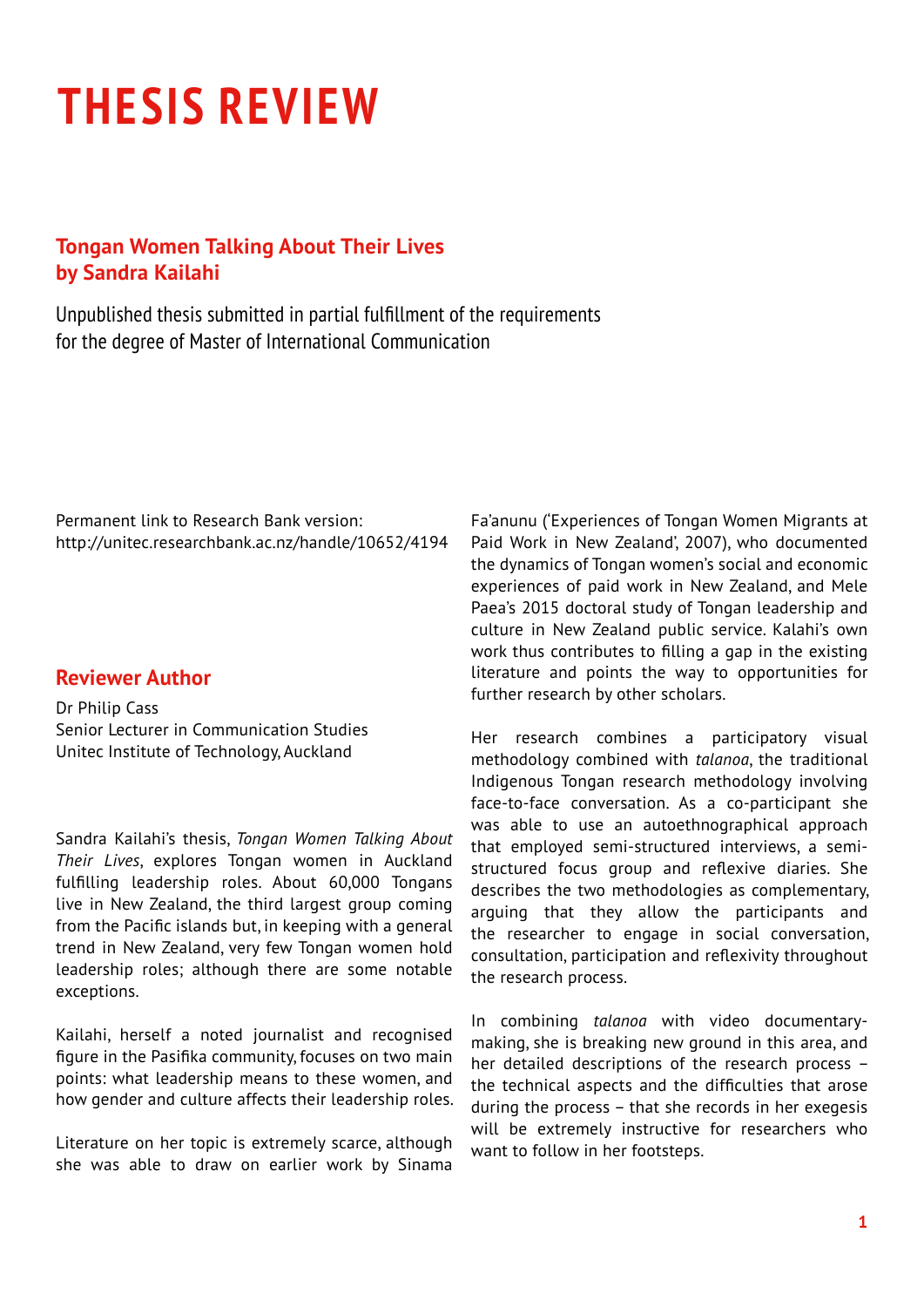She originally intended to release the video at film festivals, but now describes it as an educational resource, because it does not meet the standard criteria for documentaries in this forum. She has uploaded the video she created from the interviews to www.tonganwomentalkabout.com.

Participants in her research include businesswoman Emeline Afeaki-Mafile'o, winner of the inaugural Women of Influence award for Community Service and Social Enterprise in 2014; parliamentarian Jenny Latu Salesa; Sita Selupe, CEO of the Rise Up Academy, the first Pacific charter school in New Zealand; Reverend Setaita Kinahoi Veikune, the first Tongan woman to be Director Pasifika Ministries for the Methodist Church of New Zealand; Salote Heleta Lilo, former President of the NZ Tongan Gay and Lesbian Association, and organiser of the Miss Appraxus Tonga beauty pageant; and youth worker 'Alisi Tatafu.

Kailahi's research underlines the extreme importance of questions of identity in diasporic communities, especially for one as widespread as the Tongan community. Identity became one of the central foci of the research: in her thesis, Kailahi says that, of the women she interviewed, those born in Tonga were more inclined to instinctively describe themselves as Tongan, whereas those women born in New Zealand viewed this differently because of other parts of their ethnic make-up or being first-generation Tongan New Zealanders.

She argues that culture also plays an important role: regardless of whether the women were born in New Zealand or Tonga, they all consider culture or 'being Tongan' an important aspect of who they are. During conversations with the participants, it became apparent that cultural attitudes towards gender roles, especially when coupled with traditional expectations of how people should behave, affected the women significantly. One of the leadership styles Kailahi describes is what Sita Selupe described as Aunty leadership, which she saw as deriving from the social and hierarchal position of women in Tongan society, especially the role of the father's sister.

However, while culture can have positive aspects, it can also present challenges. As New Zealand MP Jenny Salesa, who has campaigned to promote women's involvement in politics in Tonga, has said:

*I think it would be fair to say that it was mostly what I experienced from my own ethnic group, from Tongans, that I found quite challenging. … When you look at the political system in Tonga now you better understand what it is I mean. You have 26 MPs in Tonga and all of them are men. … Only three women ever have been elected into the parliament in Tonga.*

Kailahi's work is an important contribution to our understanding of the role of leadership for Tongan women in New Zealand. However, she argues that there is still much to explore, and suggests that future researchers could compare differences in leadership between Tongan women in New Zealand and in Tonga itself.